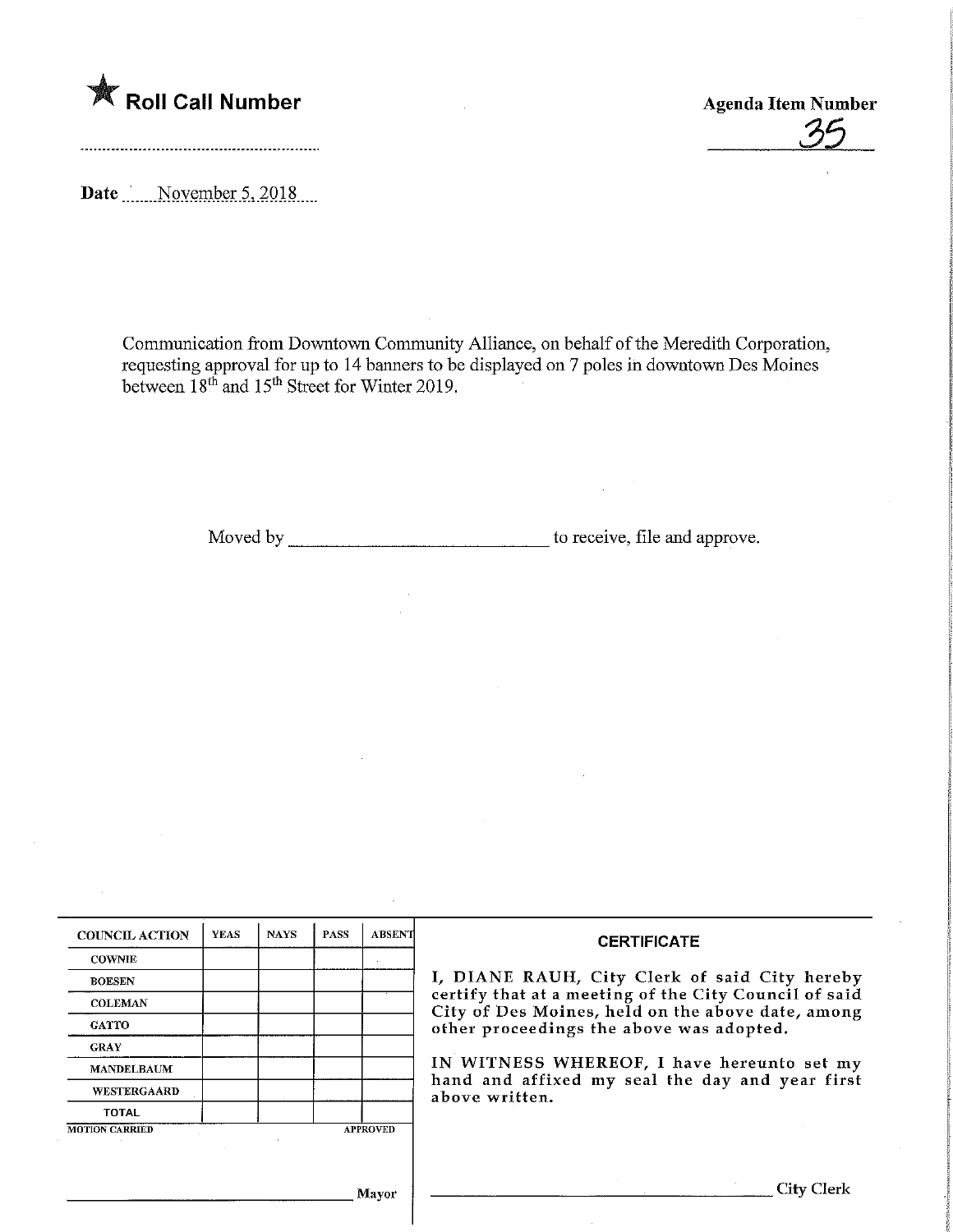



October 17, 2018

The Honorable Members of the City Council City of Des Moines 400 Robert D. Ray Drive Des Moines, lowa 50309

Dear Honorable Members of the City Councii:

On behalf of the Meredith, I am submitting the attached banner designs for your approval. If the designs are approved, the Downtown Community Alliance will facilitate the display of up to 14 banners on 7 poles in downtown Des Moines. These banners will be displayed between 18<sup>th</sup> and 15<sup>th</sup> street.

Thank you for your positive consideration.

*Maggi* 7

Downtown Community Alliance

Enclosure: Banner designs